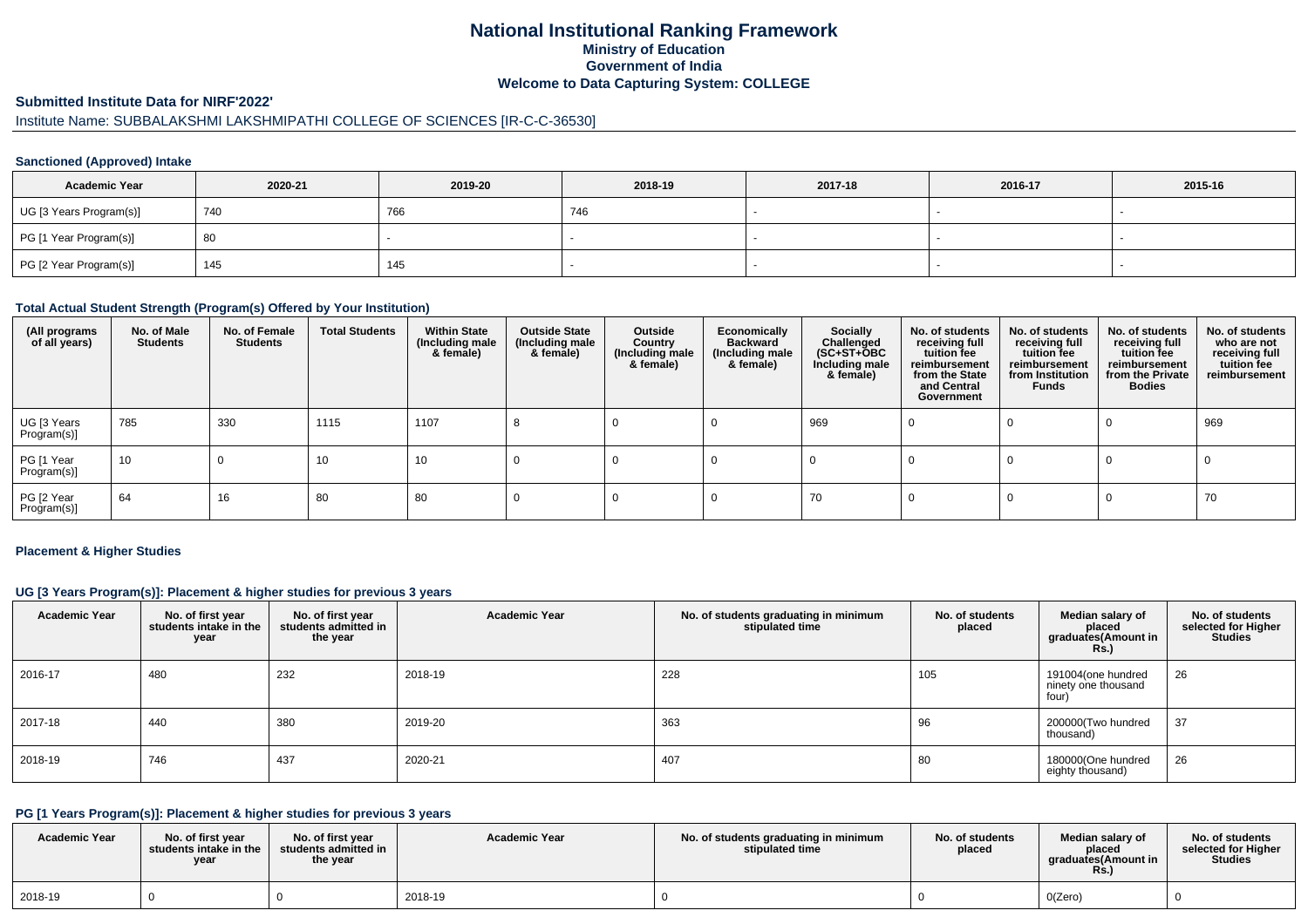| 2019-20 | οu | 2019-20 |  | 240000(Two hundred<br>forty thousand)  | - 0 |
|---------|----|---------|--|----------------------------------------|-----|
| 2020-21 | 80 | 2020-21 |  | 180000(One hundred<br>eighty thousand) | - 0 |

# **PG [2 Years Program(s)]: Placement & higher studies for previous 3 years**

| <b>Academic Year</b> | No. of first year<br>students intake in the<br>year | No. of first year<br>students admitted in<br>the year | <b>Academic Year</b> | No. of students graduating in minimum<br>stipulated time | No. of students<br>placed | Median salary of<br>placed<br>graduates(Amount in<br><b>Rs.)</b> | No. of students<br>selected for Higher<br><b>Studies</b> |
|----------------------|-----------------------------------------------------|-------------------------------------------------------|----------------------|----------------------------------------------------------|---------------------------|------------------------------------------------------------------|----------------------------------------------------------|
| 2017-18              | 145                                                 | 89                                                    | 2018-19              | 81                                                       | 19                        | 247500(Two hundred<br>forty seven thousand<br>five hundred)      |                                                          |
| 2018-19              | 145                                                 | 84                                                    | 2019-20              | 74                                                       | 31                        | 315000(Three hundred  <br>fifteen thousand)                      |                                                          |
| 2019-20              | 145                                                 | 31                                                    | 2020-21              | 31                                                       | 29                        | 338000(three hundred<br>thirty eight thousand)                   |                                                          |

#### **Financial Resources: Utilised Amount for the Capital expenditure for previous 3 years**

| Academic Year                                                                                   | 2020-21                                                                                              |                                                                                 | 2018-19                                                                           |  |  |  |  |  |  |  |
|-------------------------------------------------------------------------------------------------|------------------------------------------------------------------------------------------------------|---------------------------------------------------------------------------------|-----------------------------------------------------------------------------------|--|--|--|--|--|--|--|
| <b>Utilised Amount</b>                                                                          |                                                                                                      | <b>Utilised Amount</b>                                                          | <b>Utilised Amount</b>                                                            |  |  |  |  |  |  |  |
|                                                                                                 | Annual Capital Expenditure on Academic Activities and Resources (excluding expenditure on buildings) |                                                                                 |                                                                                   |  |  |  |  |  |  |  |
| Library                                                                                         | 72555 (Seventy two thousand five hundred fifty five)                                                 | 87796 (Eighty seven thousand seven hundred ninety six)                          | 74026 (Seventy four thousand twenty six)                                          |  |  |  |  |  |  |  |
| New Equipment for Laboratories                                                                  | $0$ (ZERO)                                                                                           | 0 (ZERO)                                                                        | 547562 (Five hundred forty seven thousand five hundred sixty<br>two)              |  |  |  |  |  |  |  |
| Other expenditure on creation of Capital Assets (excluding<br>expenditure on Land and Building) | 1066414 (Ten Lakhs sixty six thousand four hundred and<br>fourteen)                                  | 6761794 (Sixty seven lakhs sixty one thousand seven hundred<br>and ninety four) | 11512689 (One crore fifteen lakhs twelve thousand six hundred<br>and eighty nine) |  |  |  |  |  |  |  |

### **Financial Resources: Utilised Amount for the Operational expenditure for previous 3 years**

| <b>Academic Year</b><br>2020-21                                                                                                                                                                 |                                                                                     | 2019-20                                                                                    | 2018-19                                                                             |  |  |  |  |  |  |  |
|-------------------------------------------------------------------------------------------------------------------------------------------------------------------------------------------------|-------------------------------------------------------------------------------------|--------------------------------------------------------------------------------------------|-------------------------------------------------------------------------------------|--|--|--|--|--|--|--|
| <b>Utilised Amount</b>                                                                                                                                                                          |                                                                                     | <b>Utilised Amount</b>                                                                     | <b>Utilised Amount</b>                                                              |  |  |  |  |  |  |  |
| <b>Annual Operational Expenditure</b>                                                                                                                                                           |                                                                                     |                                                                                            |                                                                                     |  |  |  |  |  |  |  |
| Salaries (Teaching and Non Teaching staff)                                                                                                                                                      | 40148459 (Four crores one lakh forty eight thousand four<br>hundred and fifty nine) | 44463979 (Four crores forty four lakhs sixty three thousand<br>nine hundred seventy nine)  | 40412280 (Four crore four lakhs twelve thousand two hundred<br>and eighty)          |  |  |  |  |  |  |  |
| Maintenance of Academic Infrastructure or consumables and<br>other running expenditures (excluding maintenance of hostels<br>and allied services, rent of the building, depreciation cost, etc) | 1008913 (Ten lakh eight thousand nine hundred and thirteen)                         | 4557766 (Forty five lakhs fifty seven thousand seven hundred<br>and sixty sixed sixty six) | 4355370 (Forty three lakh fifty five thousand three hundred and<br>seventy seventy) |  |  |  |  |  |  |  |
| Seminars/Conferences/Workshops                                                                                                                                                                  | 34512 (Thirty four thousand Five Hundred and twelve)                                | 74451 (Seventy four thousand four hundred and fifty one)                                   | 57932 (Fifty seven thousand nine hundred and thirty two)                            |  |  |  |  |  |  |  |

## **PCS Facilities: Facilities of physically challenged students**

| 1. Do your institution buildings have Lifts/Ramps?                                                                                                         | Yes, more than 60% of the buildings |
|------------------------------------------------------------------------------------------------------------------------------------------------------------|-------------------------------------|
| 2. Do your institution have provision for walking aids, including wheelchairs and transportation from one building to another for<br>handicapped students? | Yes                                 |
| 3. Do your institution buildings have specially designed toilets for handicapped students?                                                                 | Yes, more than 40% of the buildings |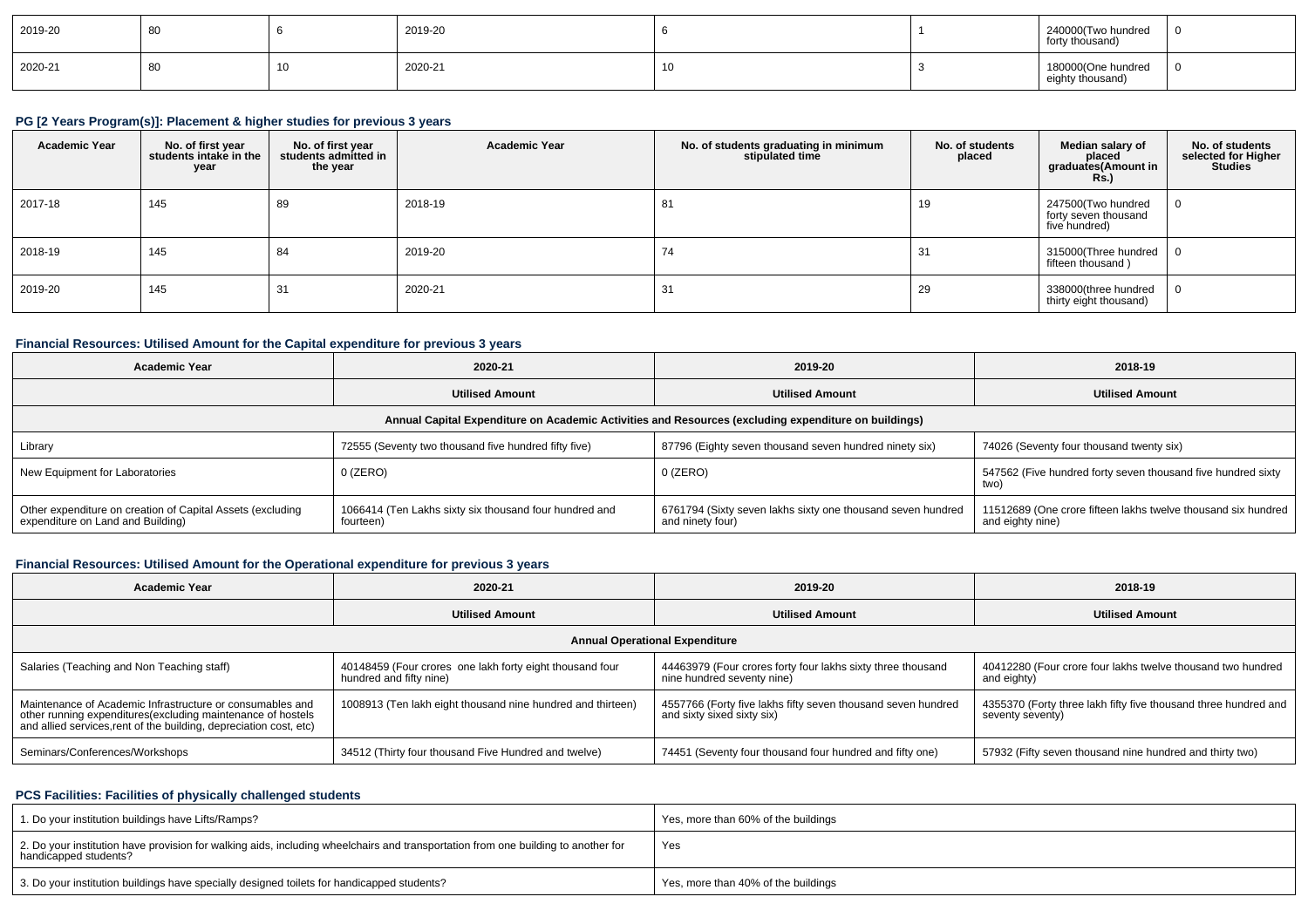## **Faculty Details**

| Srno           | Name                                 | Age    | <b>Designation</b>                                  | Gender | Qualification | <b>Experience (In</b><br>Months) | <b>Currently working</b><br>with institution? | <b>Joining Date</b> | <b>Leaving Date</b>      | <b>Association type</b> |
|----------------|--------------------------------------|--------|-----------------------------------------------------|--------|---------------|----------------------------------|-----------------------------------------------|---------------------|--------------------------|-------------------------|
| $\mathbf{1}$   | Dr R SUJATHA                         | 49     | Dean / Principal /<br>Director / Vice<br>Chancellor | Female | Ph.D          | 273                              | Yes                                           | 05-02-2020          | $\overline{\phantom{a}}$ | Regular                 |
| $\overline{2}$ | CHENTHIL KUMAR                       | 46     | Other                                               | Male   | B.A           | 185                              | No                                            | 03-02-2015          | 10-03-2021               | Regular                 |
| 3              | PURUSHOTHAMAN<br>м                   | 45     | Other                                               | Male   | <b>BFA</b>    | 226                              | Yes                                           | 09-09-2015          | $\overline{\phantom{a}}$ | Regular                 |
| 4              | <b>ABDUL AZIZ</b><br><b>HAKKIM M</b> | 24     | <b>Assistant Professor</b>                          | Male   | M.A           | 48                               | Yes                                           | 01-07-2019          | $\overline{\phantom{a}}$ | Regular                 |
| 5              | NAVEENDRAKUMA<br>R N                 | 47     | Other                                               | Male   | <b>BFA</b>    | 232                              | Yes                                           | 15-03-2021          | $\overline{\phantom{a}}$ | Regular                 |
| 6              | <b>SELVIN</b>                        | 41     | <b>Assistant Professor</b>                          | Female | M. Phil       | 120                              | Yes                                           | 01-07-2011          | $\overline{\phantom{a}}$ | Regular                 |
| 7              | <b>GEETHA H</b>                      | 39     | Assistant Professor                                 | Female | M. Phil       | 62                               | Yes                                           | 23-05-2019          | $\overline{\phantom{a}}$ | Regular                 |
| 8              | SAILAKSHMI R                         | 24     | Assistant Professor                                 | Female | M.A           | 26                               | Yes                                           | 25-05-2019          | --                       | Regular                 |
| 9              | SUGANTHI<br><b>HEPZIBHAR</b>         | 37     | <b>Assistant Professor</b>                          | Female | M. Phil       | 168                              | Yes                                           | 01-07-2013          | $\overline{\phantom{a}}$ | Regular                 |
| 10             | SIVAKUMAR S                          | 53     | <b>Assistant Professor</b>                          | Male   | M. Phil       | 145                              | Yes                                           | 16-06-2016          | $\overline{\phantom{a}}$ | Regular                 |
| 11             | Dr PRIYA S                           | 46     | Dean / Principal /<br>Director / Vice<br>Chancellor | Female | Ph.D          | 157                              | Yes                                           | 27-06-2018          | $\overline{\phantom{a}}$ | Regular                 |
| 12             | <b>SRIDEVITS</b>                     | 28     | <b>Assistant Professor</b>                          | Female | M. Phil       | 36                               | Yes                                           | 10-07-2018          | $\overline{\phantom{a}}$ | Regular                 |
| 13             | SENTHIL KUMAR C                      | 32     | <b>Assistant Professor</b>                          | Male   | M. Phil       | 96                               | No                                            | 04-07-2019          | 25-02-2021               | Regular                 |
| 14             | PADMAVATHY<br>$\vee$                 | 39     | <b>Assistant Professor</b>                          | Female | M. Phil       | 182                              | Yes                                           | 06-05-2015          | $\overline{\phantom{a}}$ | Regular                 |
| 15             | Dr GURUPRIYA S                       | 40     | Assistant Professor                                 | Female | Ph.D          | 123                              | Yes                                           | 26-04-2016          | $\overline{\phantom{a}}$ | Regular                 |
| 16             | DHAMOTHARAN R                        | 34     | <b>Assistant Professor</b>                          | Male   | M. Phil       | 47                               | Yes                                           | 06-08-2018          | $\overline{\phantom{a}}$ | Regular                 |
| 17             | Dr SELVARAJ D                        | 29     | Assistant Professor                                 | Male   | Ph.D          | 69                               | Yes                                           | 08-10-2020          | ⊷.                       | Regular                 |
| 18             | Dr KODIYARASU A                      | 37     | <b>Assistant Professor</b>                          | Male   | Ph.D          | 20                               | Yes                                           | 12-11-2020          | ⊷.                       | Regular                 |
| 19             | ANURADHA N                           | 44     | <b>Assistant Professor</b>                          | Female | M. Phil       | 217                              | Yes                                           | 25-06-2007          | $\overline{\phantom{a}}$ | Regular                 |
| 20             | <b>MAHESWARIKP</b>                   | 35     | Assistant Professor                                 | Female | M. Phil       | 122                              | Yes                                           | 19-05-2014          | $\overline{\phantom{a}}$ | Regular                 |
| 21             | <b>NIRMALADEVI S</b>                 | 34     | <b>Assistant Professor</b>                          | Female | M. Phil       | 97                               | Yes                                           | 03-06-2016          | $\overline{\phantom{a}}$ | Regular                 |
| 22             | VARALAKSHMI J                        | 36     | <b>Assistant Professor</b>                          | Female | M.E.          | 132                              | Yes                                           | 02-07-2019          | $\overline{\phantom{a}}$ | Regular                 |
| 23             | <b>GAYATHRIV</b>                     | 28     | <b>Assistant Professor</b>                          | Female | M.E.          | 41                               | Yes                                           | 01-12-2019          | $\sim$                   | Regular                 |
| 24             | KISHORE KUMAR                        | $24\,$ | <b>Assistant Professor</b>                          | Male   | M.A           | 48                               | Yes                                           | 02-08-2017          | н.                       | Regular                 |
| 25             | PRAVEEN KUMAR                        | 26     | Assistant Professor                                 | Male   | M.A           | 52                               | Yes                                           | 25-03-2021          | н.                       | Regular                 |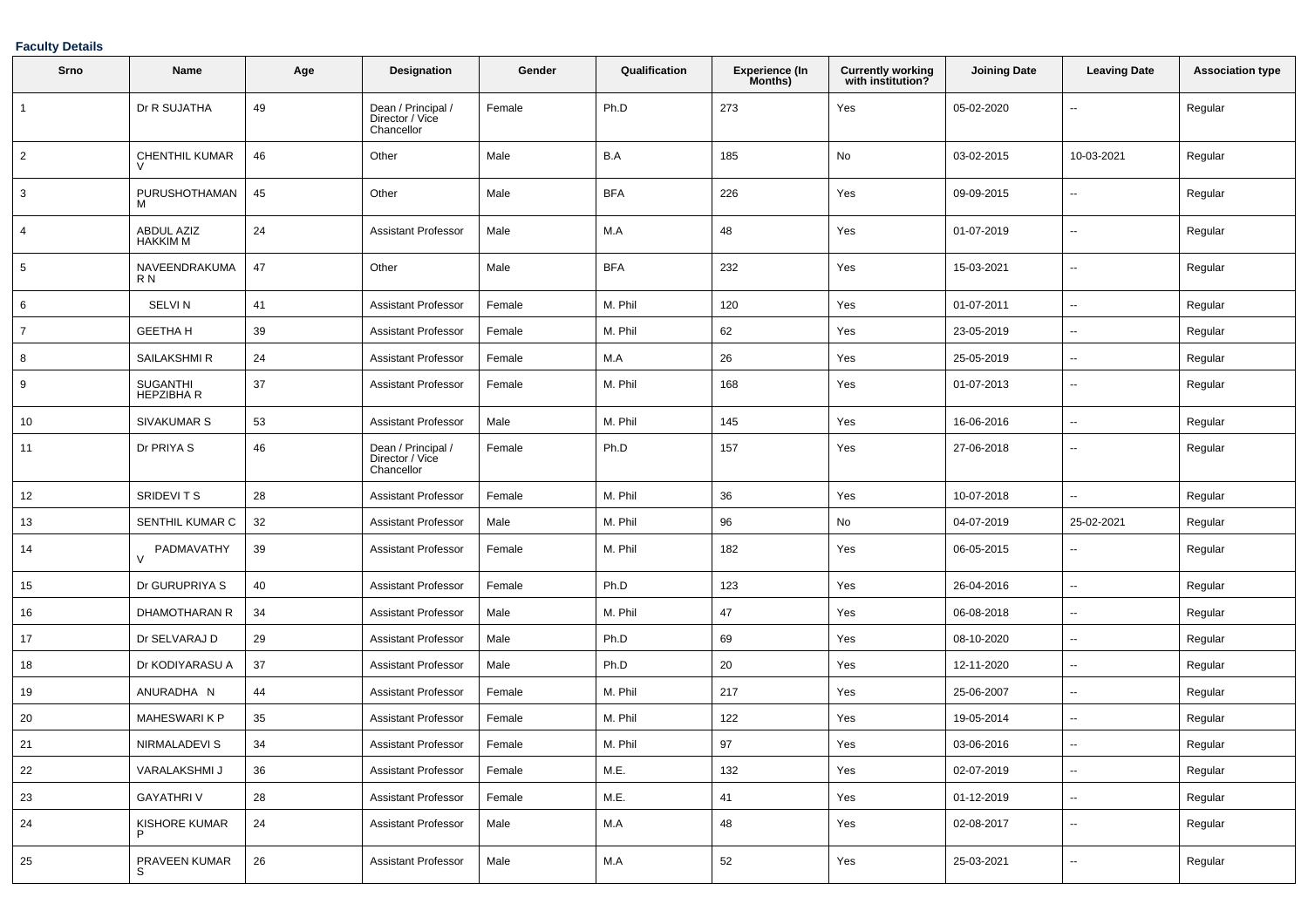| 26 | RAJKUMAR J                            | 40 | <b>Assistant Professor</b> | Male   | Ph.D       | 163 | Yes | 15-12-2019 | ⊶.                       | Regular |
|----|---------------------------------------|----|----------------------------|--------|------------|-----|-----|------------|--------------------------|---------|
| 27 | SIVASUBRAMANIA<br>N <sub>R</sub>      | 33 | <b>Assistant Professor</b> | Male   | M. Phil    | 101 | Yes | 15-09-2015 | --                       | Regular |
| 28 | SURIAPRAKASH S                        | 40 | <b>Assistant Professor</b> | Male   | M. Phil    | 77  | Yes | 24-02-2021 | -−                       | Regular |
| 29 | THANGAMUTHU P                         | 31 | <b>Assistant Professor</b> | Male   | M. Phil    | 100 | Yes | 18-06-2012 | ⊷.                       | Regular |
| 30 | JAIVEER KUMAR A                       | 33 | <b>Assistant Professor</b> | Male   | M.E.       | 98  | Yes | 15-05-2018 | $\overline{\phantom{a}}$ | Regular |
| 31 | <b>BRAMESHWARAN</b><br>R              | 30 | <b>Assistant Professor</b> | Male   | M.E.       | 84  | Yes | 02-07-2018 | --                       | Regular |
| 32 | <b>VIVEK RAMKUMAR</b>                 | 36 | <b>Assistant Professor</b> | Male   | M.E.       | 146 | Yes | 04-05-2019 | --                       | Regular |
| 33 | SATHEESHPRABU<br>В                    | 33 | <b>Assistant Professor</b> | Male   | M.E.       | 69  | Yes | 01-10-2020 | --                       | Regular |
| 34 | DHAMOTHARAN V                         | 27 | <b>Assistant Professor</b> | Male   | M.E.       | 20  | Yes | 06-11-2020 | -−                       | Regular |
| 35 | NAVANEETHAKRIS<br><b>HNAN P</b>       | 23 | <b>Assistant Professor</b> | Male   | M.Sc.      | 32  | Yes | 06-11-2020 | $\sim$                   | Regular |
| 36 | Dr RAJESHKUMAR<br>ĸ                   | 39 | <b>Assistant Professor</b> | Male   | Ph.D       | 184 | Yes | 25-03-2016 | ⊷.                       | Regular |
| 37 | VAIRAMUTHU B                          | 30 | <b>Assistant Professor</b> | Male   | <b>MBA</b> | 98  | Yes | 06-05-2017 | $\sim$                   | Regular |
| 38 | Dr<br>MEENAKSHISUND<br>ARAM B         | 48 | <b>Assistant Professor</b> | Male   | Ph.D       | 161 | Yes | 16-02-2021 | --                       | Regular |
| 39 | <b>GANGADHARAN V</b>                  | 41 | <b>Assistant Professor</b> | Male   | MBA        | 204 | Yes | 01-07-2007 | $\sim$                   | Regular |
| 40 | SURESH KUMAR C                        | 44 | <b>Assistant Professor</b> | Male   | M.Sc.      | 220 | Yes | 06-12-2013 | $\overline{\phantom{a}}$ | Regular |
| 41 | ANAND P                               | 29 | <b>Assistant Professor</b> | Male   | M.Sc.      | 96  | Yes | 15-07-2014 | -−                       | Regular |
| 42 | PERUMAL KANNAN<br>K                   | 52 | <b>Assistant Professor</b> | Male   | M.Sc.      | 294 | Yes | 08-01-2016 | $\overline{\phantom{a}}$ | Regular |
| 43 | <b>RAMESH N</b>                       | 38 | <b>Assistant Professor</b> | Male   | MBA        | 182 | Yes | 19-09-2018 | $\sim$                   | Regular |
| 44 | <b>GANESH R</b>                       | 35 | <b>Assistant Professor</b> | Male   | BBA        | 143 | Yes | 17-06-2019 | --                       | Regular |
| 45 | ATHI GOPAL M                          | 36 | <b>Assistant Professor</b> | Male   | M. Phil    | 145 | Yes | 05-06-2012 | -−                       | Regular |
| 46 | DR JOE ARUN<br>RAJA P                 | 44 | <b>Assistant Professor</b> | Male   | Ph.D       | 182 | Yes | 29-05-2017 | ⊷.                       | Regular |
| 47 | <b>DEEPAN</b><br>CHAKKARAVARTH<br>Y V | 35 | <b>Assistant Professor</b> | Male   | <b>MBA</b> | 144 | Yes | 08-07-2019 | ⊶.                       | Regular |
| 48 | AMMU<br>PRIYADHARSHINI<br>N           | 30 | <b>Assistant Professor</b> | Female | <b>MBA</b> | 77  | Yes | 01-02-2016 | -−                       | Regular |
| 49 | DEEPALAKSHMI P                        | 25 | <b>Assistant Professor</b> | Female | M.Sc.      | 34  | Yes | 22-09-2020 | $\overline{\phantom{a}}$ | Regular |
| 50 | VENKATA<br>SUBBULAKSHMI M             | 26 | <b>Assistant Professor</b> | Female | M.Sc.      | 16  | Yes | 22-09-2020 | -−                       | Regular |
| 51 | Dr GOWRIMEENAL<br>A                   | 40 | <b>Assistant Professor</b> | Female | Ph.D       | 118 | Yes | 02-03-2021 | $\overline{\phantom{a}}$ | Regular |
| 52 | Dr M THARANI                          | 33 | <b>Assistant Professor</b> | Female | Ph.D       | 78  | Yes | 06-01-2018 | Щ,                       | Regular |